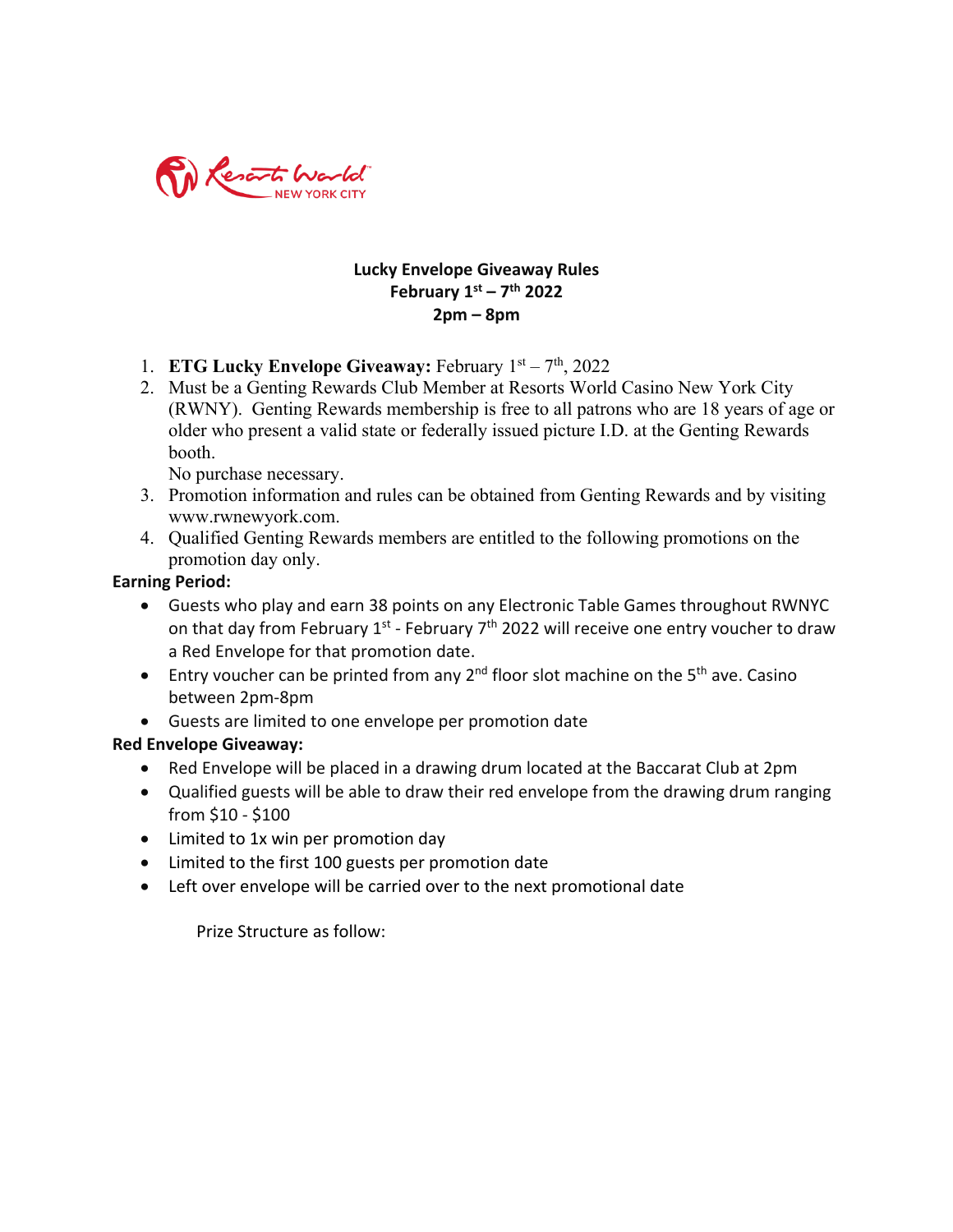| <b>Time</b>  | <b>Prize</b> | Quantity |
|--------------|--------------|----------|
| 2pm-8pm      | \$10         | 40       |
|              | \$20         | 30       |
|              | \$50         | 20       |
|              | \$100        | 10       |
| <b>Total</b> | \$3,000      | 100      |

- 5. Entries are non-transferable. Entries will have player name and account number. Any player that had been barred or excluded will not be eligible for the drawings.
- 6. Winners must present a valid state or federal issued photo identification or passport to claim their prize. Winners are responsible for any United States Federal, State or local taxes and/or any fees that may be imposed in connection with the acceptance of any gift or prize. Winners must also present proof of their Social Security Number or complete a W-9 or similar document to comply with Federal tax reporting requirements.
	- The following are considered acceptable forms of ID:
		- o US / Canadian photo driver's license.
		- o US / Canadian photo non-driver's license.
		- o US Military/Veteran ID with photo.
		- o US / Foreign passport with photo
- 7. Guests can redeem their vouchers at any slot machines (VLT) located on the  $2<sup>nd</sup>$  Floor  $5<sup>th</sup>$ Ave. casino.
- 8. Only the guest identified on the voucher will be eligible to claim the gift. Vouchers presented by a person other than the redeemer will be voided and the guest may be rendered ineligible for future promotions.
- 9. Malfunction of the Genting Rewards Kiosks or vouchers that do not register must be reported immediately and within the parameters of the promotion time.
- 10. Cannot be combined with any other offer. Limit to one per person per promotion day.
- 11. Vouchers and points are non-transferable.
- 12. All vouchers are void at the end of each designated promotion period.
- 13. Falsification of any information renders the winner ineligible for the rewards and forfeits any claim to the reward.
- 14. Eligibility: The following persons or categories of persons are not eligible to participate in the promotion or win any prize: any officer or employee of the New York State Division of Lottery, a principal, key employee or employee of any video lottery gaming agent licensed pursuant to this part, except as may be permitted by the Division for good cause shown, any licensee, registrant, contractor, subcontractor, or consultant, or officer or employee of a contractor, subcontractor, licensee, registrant or consultation, if such person is directly involved in the operation of video lottery gaming, the operation or observation of video lottery gaming or drawings, or the processing of video lottery gaming prize claims or payments, any person subject to a contract with the Division if such contract contains a provision prohibiting such person from purchasing a video lottery gaming ticket or receiving a video lottery gaming prize, any officer or employee of RWNY, their affiliates or subsidiaries, any spouse, child, brother, sister, or parent of any of the foregoing persons. This section shall not be deemed to prohibit the sale of a video lottery gaming ticket or the payment of a video lottery gaming prize to an officer or employee of the Division or a lottery gaming agent or to a contractor, subcontractor, or